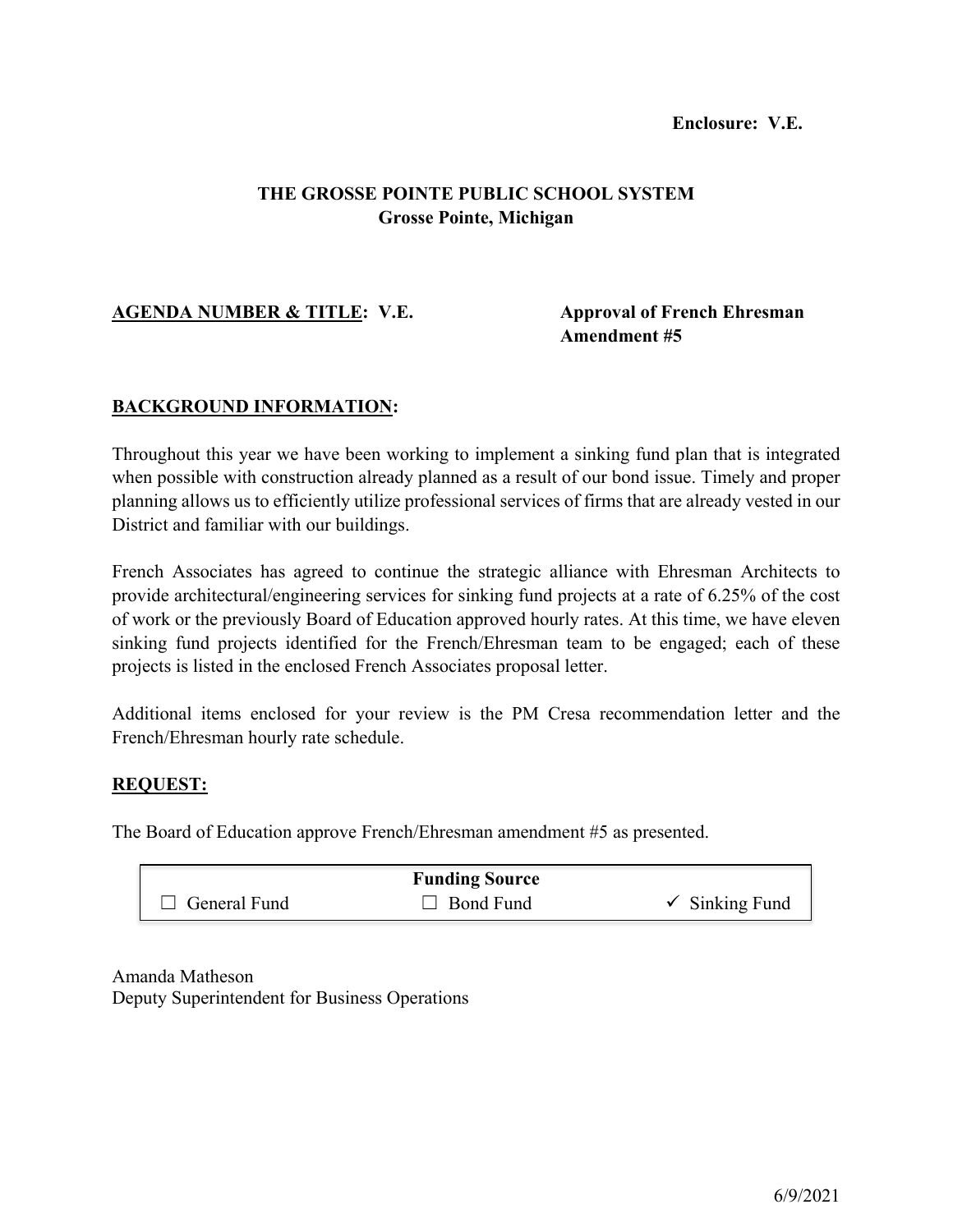

May 18, 2021

Ms. Amanda Matheson via email: mathesa@gpschools.org Deputy Superintendent for Business Operations Grosse Pointe Public School System 389 St. Clair Avenue Grosse Pointe, MI 48230

RE: Grosse Pointe Public School System Sinking Fund Program  **A/E Engagement for Select Projects – French Associates**

Dear Ms. Matheson:

This letter transmits an update from Plante Moran Cresa (PMC) as it relates to the assignment to assist and advise the Grosse Pointe Public School System (GPPSS) in the procurement of an Architectural/Engineering (A/E) firm for District Sinking Fund Projects (Project). This update represents the mutual efforts of PMC and GPPSS administration and Clark Hill Attorneys (The Project Team) to present a framework in order to identify, evaluate and recommend French Architects for specific Sinking Fund Projects.

## **RECOMMENDATION**

The Project Team is recommending the engagement of French Associates for eleven (11) identified sinking fund projects at either a fixed fee amount of 6.25% or previously Board of Education approved hourly rate(s) established for the 2018 Bond Program (see attached proposal letter). All future Sinking Fund work requiring the engagement of French Architects will be based upon the established fixed fee percentage or hourly rate schedule for A/E services. The Project Team, with the input of Clark Hill Attorneys, has developed a modified AIA B105 or an AIA B132 contract, depending on the construction delivery method, for all future Sinking Fund Project engagements.

Should you have any questions regarding this recommendation described above, please do not hesitate to contact me at 248-766-0996 or [robert.stempien@plantemoran.com.](mailto:robert.stempien@plantemoran.com)

Sincerely, PLANTE MORAN CRESA

Robert Stempien, AIA Sr. Vice President

Attachments: 2021 AE Services Sinking Fund Projects GPPSS

CC: Denise Sharples, GPPSS Paul Theriault, PMC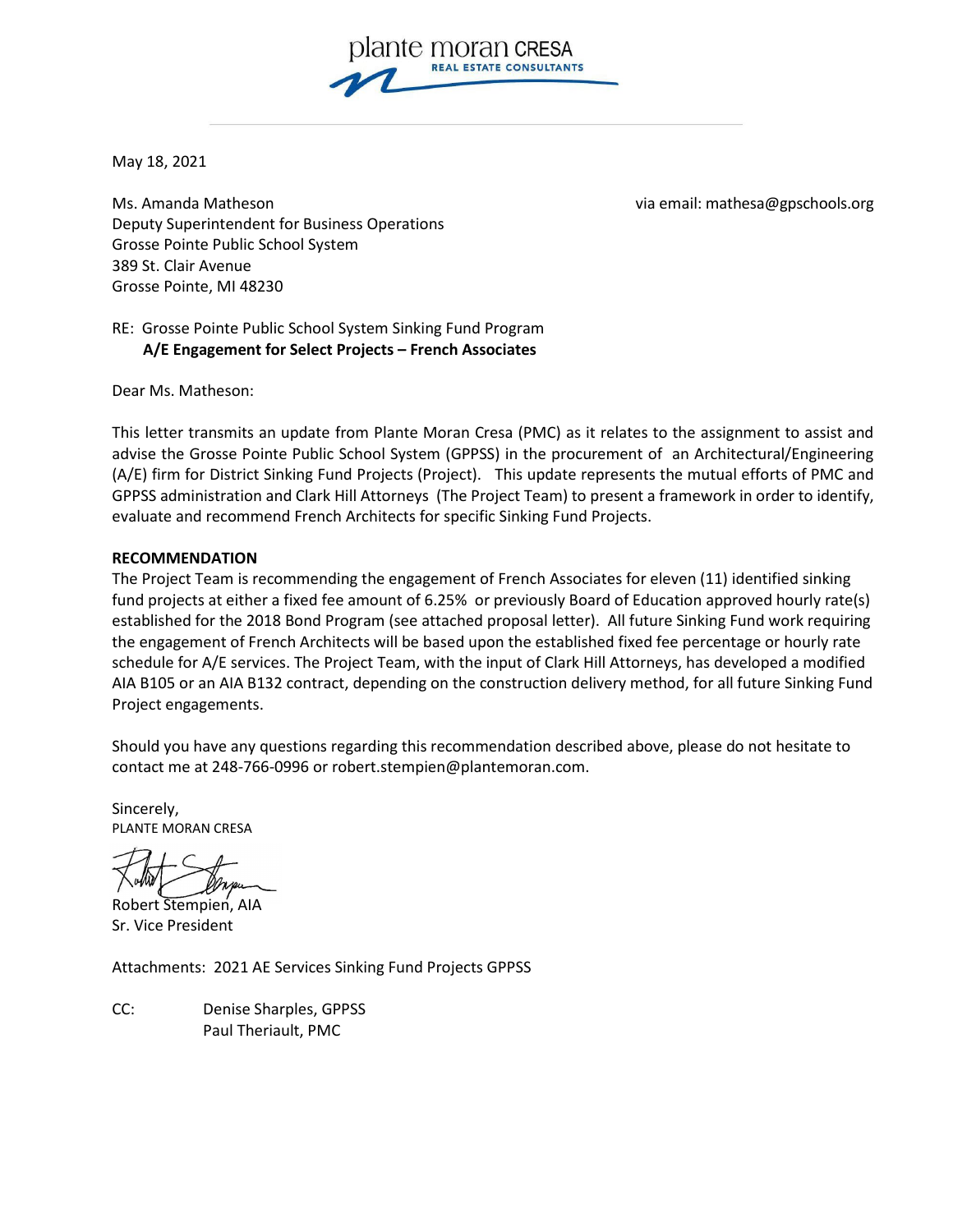

236 Mill Street Rochester, MI 48307

May 18, 2021

architects planners interiors

Ms. Amanda Matheson, Deputy Superintendent for Business and Operations Grosse Pointe Public School System 389 St. Clair Street Grosse Pointe, MI 48230

#### **Subject: Grosse Pointe Public Schools Architectural Design/Engineering Services Sinking Fund Projects**

Dear Amanda:

We greatly appreciate the opportunity to submit our proposal for Sinking Fund Projects for the **Grosse Pointe Public School System** (GPPS) for Architectural Design and Engineering Services. We are presenting this proposal as a continuation of our previously executed agreement for Architectural Services and have included the Strategic Alliance with Ehresman Architects as a part of this response (FA/EA).

## **PROJECT DESCRIPTION**

Provide Architectural/Engineering Services for sinking fund projects as outlined below. Our Project Manager assigned to this project would be Chuck Marchetti, AIA.

## **CLIENT RESPONSIBILITIES**

It is understood that the Owner will provide the following information and/or assistance to FA:

- 1. Operational personnel to be present during field investigations.
- 2. Existing electronic drawings of the School if available.<br>3. If required, engage the services of qualified personnel i
- If required, engage the services of qualified personnel for hazardous materials testing, and provide approval to the contractor to begin construction.

## **FEE**

We propose to provide the services described herein for a not to exceed percentage fees as follows and for billing purposes initially our invoicing will be as outlined below.

If the project budget and costs exceed the budgets indicated, we would apply a percentage fee calculation per building to the excess costs to be added to the original lump sum fee.

Cost of the Work  $x 6.25%$  = Fee proposal

- 1. Parcells MS Pool Dehumidification, *Construction costs \$1,159,759 x 6.25% = \$72,484.00*
- 2. Brownell MS Pool Dehumidification, *Construction costs \$1,150,000 x 6.25% = \$71,875.00*
- 3. GP South HS Exterior Water Mitigation, *Construction costs \$201,250 x 6.25% = \$12,578.00*
- 4. GP South HS Tunnel balance of work, *Construction costs \$86,250 x 6.25% = \$5,390.00*
- 5. Brownell MS Auditorium water mitigation, *Construction costs \$115,000 x 6.25% = \$7,187.00*
- 6. Pierce MS Exterior water mitigation, *Construction costs \$115,000 x 6.25% = \$7,187.00*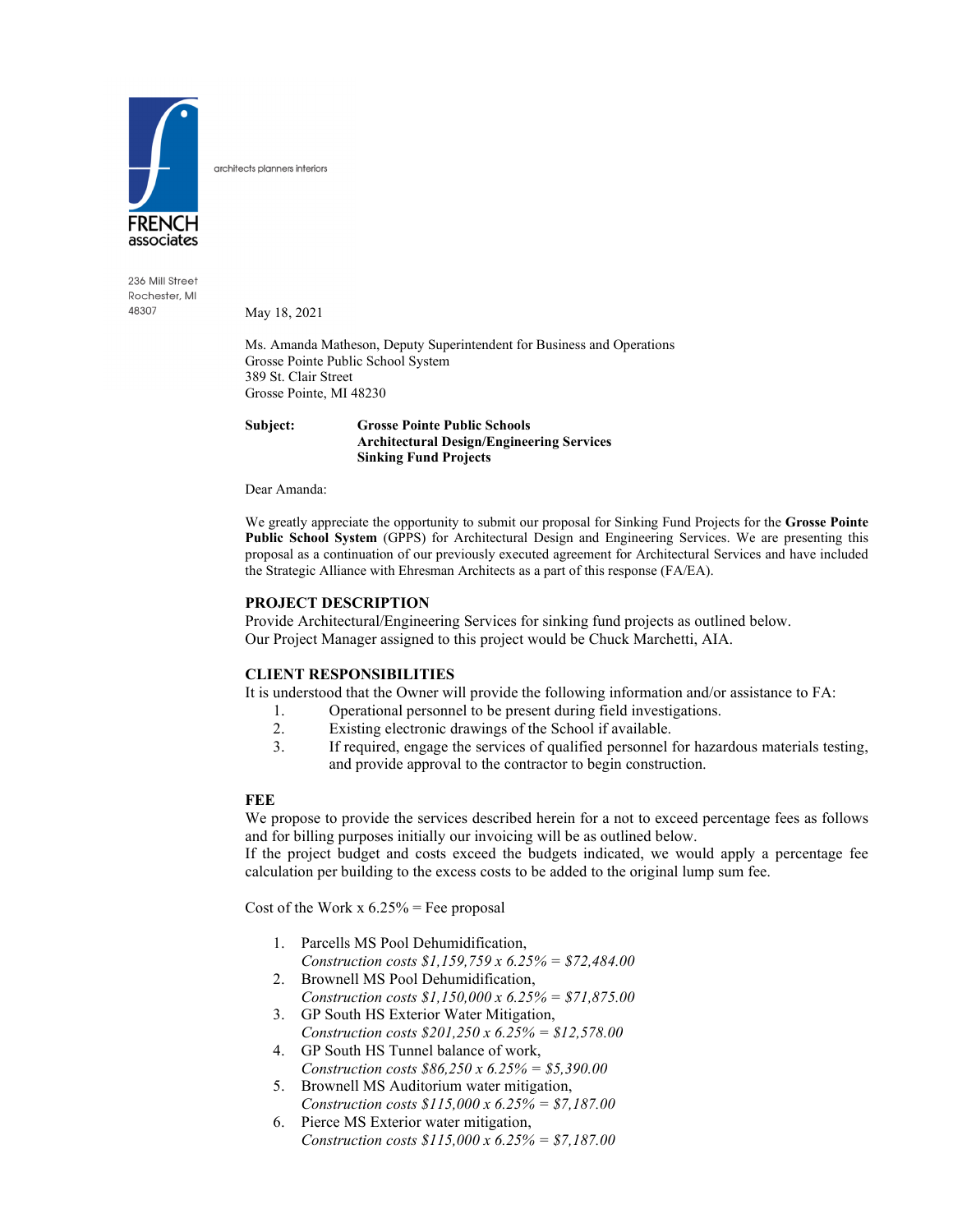

architects planners interiors

236 Mill Street Rochester, MI 48307

- 7. GP North HS Chiller,
- *Construction costs \$161,000 x lump sum = \$12,500.00*
- 8. GP South HS Counseling HVAC, *Construction costs \$28,750 x lump sum = \$5,000.00*
- 9. GP North HS Kitchen Exhaust, *Construction costs \$277,500 x 6.25% = \$17,343.00*
- 10. MDF HVAC, *Hourly*
- 11. Parcells MS Life Skills HVAC, *Hourly*

## **REIMBURSABLE EXPENSES**

In addition, the following reimbursable expenses will be billed at 1.1 times cost:

- 1. Mileage costs related to the project.
- 2. Reproduction, postage, and handling of drawings and specifications.
- 3. Fees paid to authorities having jurisdiction over the project (typically Owner pays fees direct to save on mark-up).

For the purposes of the Purchase Orders, we would recommend budgeting \$10,000.00 for these costs.

#### **SERVICES NOT INCLUDED IN BASE FEE**

The following services are not included in the above fee:

- 1. Site survey, soil borings and topography.
- 2. Hazardous Material Identification or Analysis.
- 3. Design for an expanded scope of work, in excess of scope indicated under project description and scope of services.
- 4. Fees paid for securing approval of authorities having jurisdiction over the project.
- 5. Traffic studies, or other studies required by approving agencies.
- 6. Sub-Consulting services related to pavement testing and assessment.

## **CHANGES AND ADDITIONAL WORK**

For additional work or changes in scope agreed to in writing, we will provide the services of our staff on an hourly basis in accordance with the attached billing rate schedule, plus reimbursable expenses.

## **REMAINING SINKING FUND PROJECTS**

For additional work or changes in scope agreed to in writing, for all remaining sinking fund projects to be determined in each subsequent year of the sinking fund, if awarded to FA/EA in total: Cost of the Work  $x 6.25%$  = Fee proposal

#### **INVOICING PROCEDURES**

Invoices for our services and reimbursable expenses will be submitted every month. Payments against our invoices will be expected within thirty (30) days from date of invoice.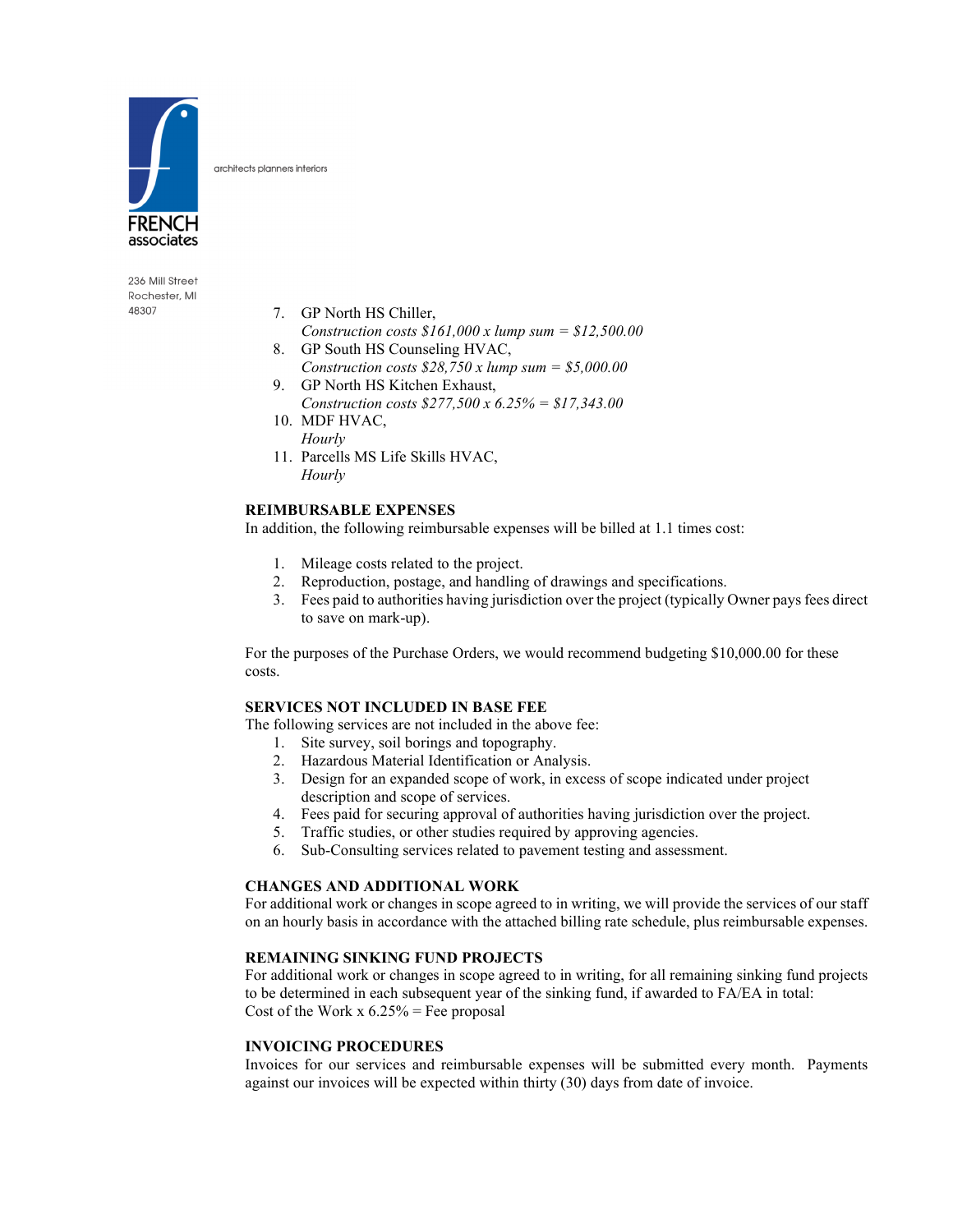

architects planners interiors

236 Mill Street Rochester, MI 48307

#### **INSURANCE**

For the protection of our clients as well as our firm, we carry insurance protection including professional liability insurance.

#### **SCHEDULE**

We will meet the schedule that you provided in previous email.

#### **TERMINATION OF AGREEMENT**

In the event the project is abandoned, or the agreement terminated, we request seven (7) days written notice. It is agreed that French Associates, Inc. will be reimbursed for all services performed and costs incurred up to the termination date on an hourly basis in accordance with the attached billing rate schedule, plus reimbursable expenses.

We appreciate the opportunity to work with you again on these projects and look forward to your approval. We have proceeded with certain work based on our previous correspondence.

If you have any questions, please reach out to me or Plante Moran CRESA.

Sincerely,

meu

Paul A. Corneliussen, AIA Executive Vice President